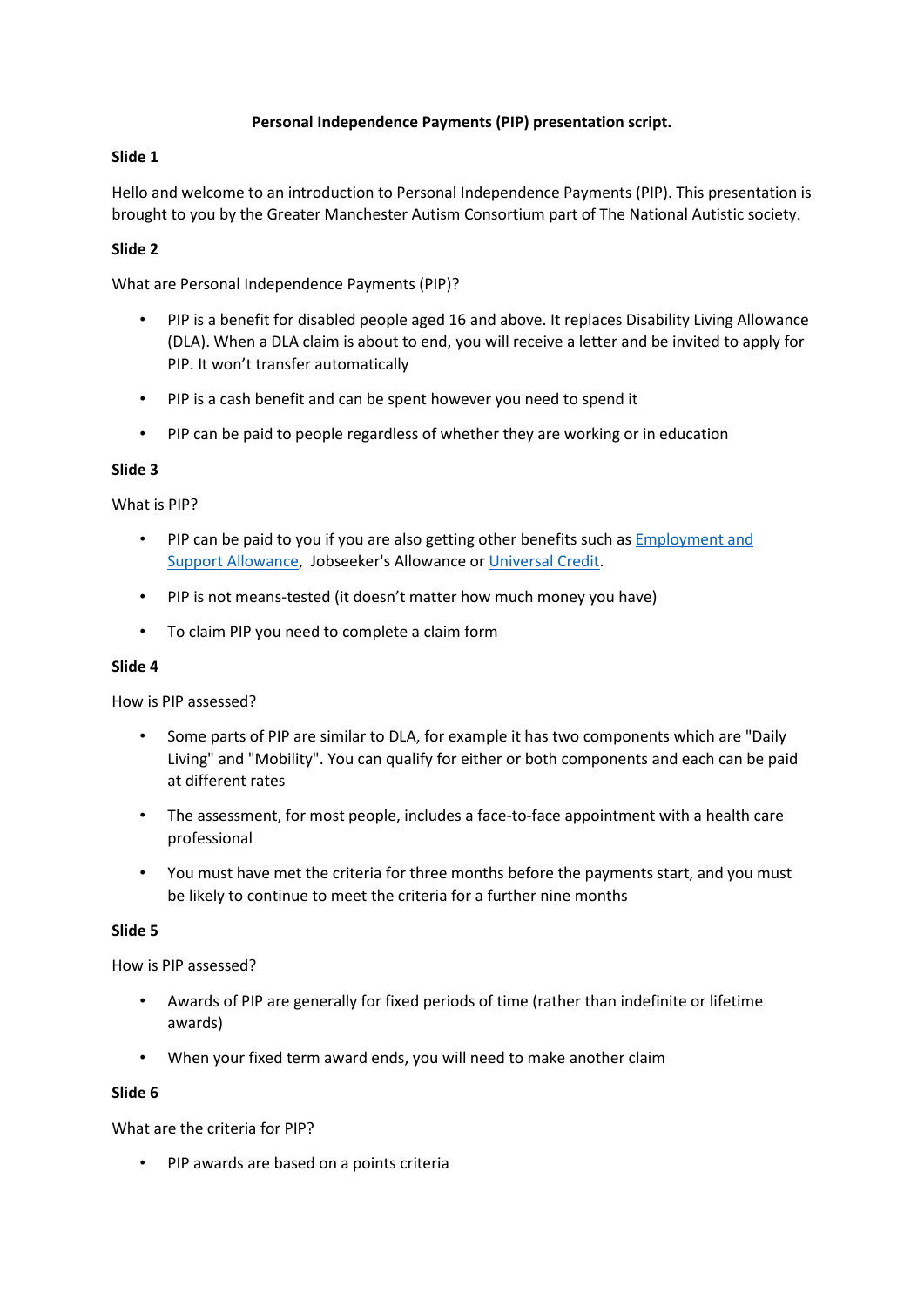• For each component (Mobility and Daily Living) there is a list of statements known as *descriptors*. Each descriptor is worth a certain number of points and if that descriptor applies to you, you score that number of points

### **Slide 7**

What are the criteria for PIP?

- You can score points in a number of different sections. Your overall point score determines whether you are entitled to the Mobility and/or Daily Living components
- The score also determines which rate you receive. If you score between eight and 11 points, you are eligible for the standard rate of that component. If you score 12 points or more, you are awarded the enhanced rate

## **Slide 8**

Daily living criteria

The daily living component of PIP includes the following:

- **Preparing food** (including needing prompting or supervision to cook)
- **Taking nutrition** (which means eating, including needing prompting or supervision)
- **Managing therapy or monitoring a health condition** (including needing reminding to take medication)
- **Washing and bathing** (including needing prompting or supervision to wash)
- **Managing toilet needs or incontinence** (including needing prompting or supervision)

### **Slide 9**

The daily living criteria also includes:

- **Dressing and undressing** (including needing prompting)
- **Communicating verbally** (including needing communication support)
- **Reading and understanding signs, symbols and words** (including needing prompting to read or understand written information)
- **Engaging with other people face-to-face** (which means being able to interact in an appropriate manner, understand body language and establish relationships)
- **Making budgeting decisions** (which includes the need for assistance when planning a budget or paying bills)

### **Slide 10**

The mobility component criteria includes:

- **Planning and following a journey** (including needing prompting or assistance to make a journey)
- **Moving around** (this looks at physical ability to move around)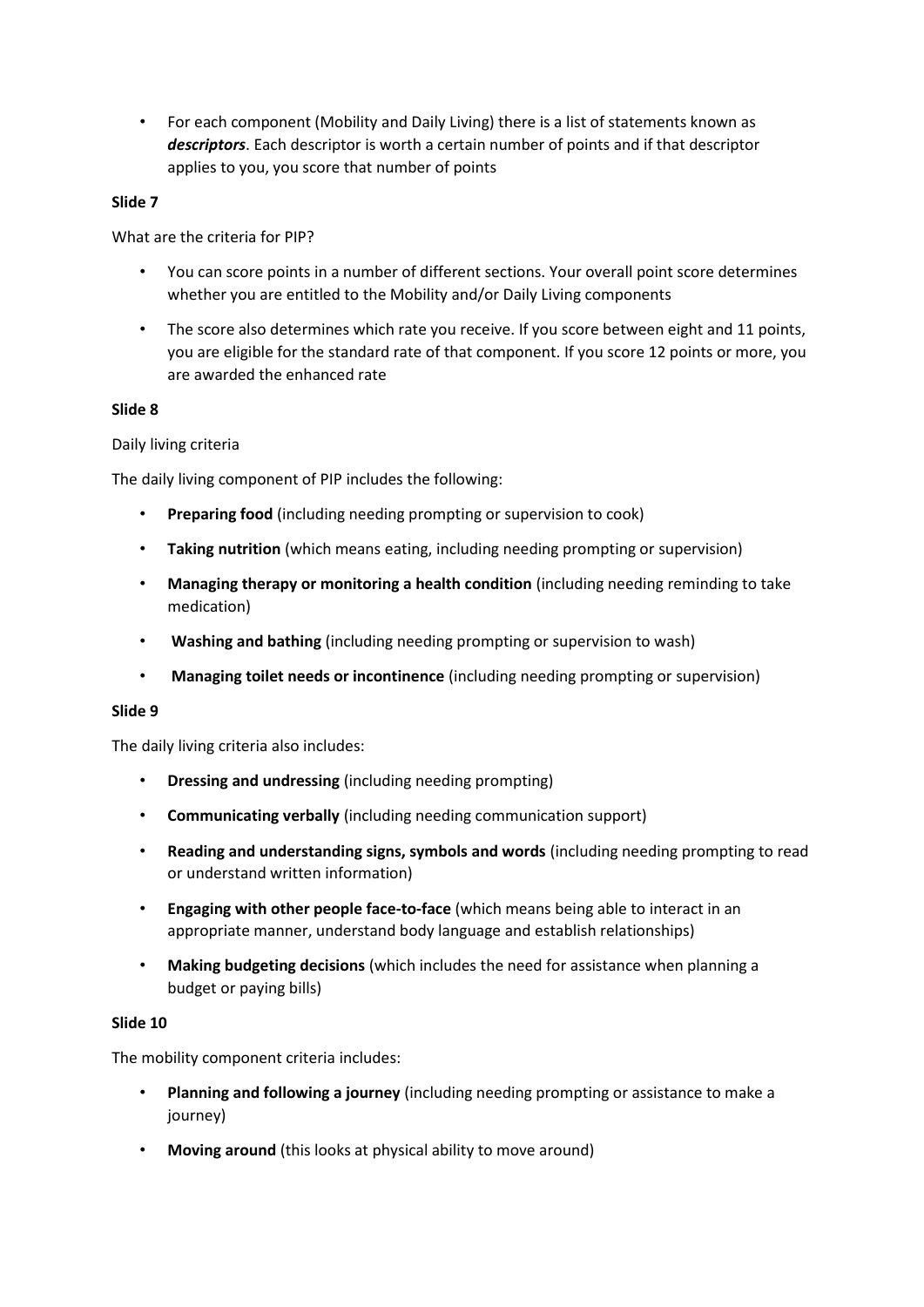## **Slide 11**

When thinking of each of the things we listed on the daily living and mobility component slides it is useful to apply the 'Safely, repeatedly and in reasonable time' rule

- **Safely**: That the person is unlikely to cause harm to themselves or another person, during or after the activity
- **Repeatedly**: That the person can complete the activity often/or every time the activity needs to be completed (not just on a good day!)
- **In reasonable time**: That is take the person no more than twice the time it would take a non-disabled person

## **Slide 12**

Some definitions

- 'A simple meal' is not a ready meal, it is a meal cooked from fresh ingredients
- 'Unaided' means no prompting or assistance of any kind
- 'Assistance' is physical and doesn't include speech
- 'Supervision' means the continuous presence of another person to keep you safe

Check the definitions handout before answering each question. Fill in as much detail as you can

### **Slide 13**

Top tips

- Get help from a benefits advisor, friend or family member for an outside view
- Do not assume the assessor knows anything about autism
- Be detailed, honest and comprehensive about all difficulties
- Consider attaching a daily activities diary
- You can ask for a home visit rather than attending an assessment centre, but you may need a supporting letter from a GP or social care professional saying you cannot travel

### **Slide 14**

The decision

- A decision about your entitlement is made by a decision maker at the Department of Work and Pensions. A formal decision letter is posted to you. If you disagree with the decision, you have the right to [challenge](http://www.autism.org.uk/about/benefits-care/benefits/pip/challenging.aspx) it. If you still disagree after the reconsideration, you have the right to appeal to an independent tribunal
- Once you have received the PIP decision letter, you have a legal right to request a [reconsideration](http://www.autism.org.uk/about/benefits-care/appeals.aspx)

For more information go to the useful links page at the send of this session

**Slide 15**